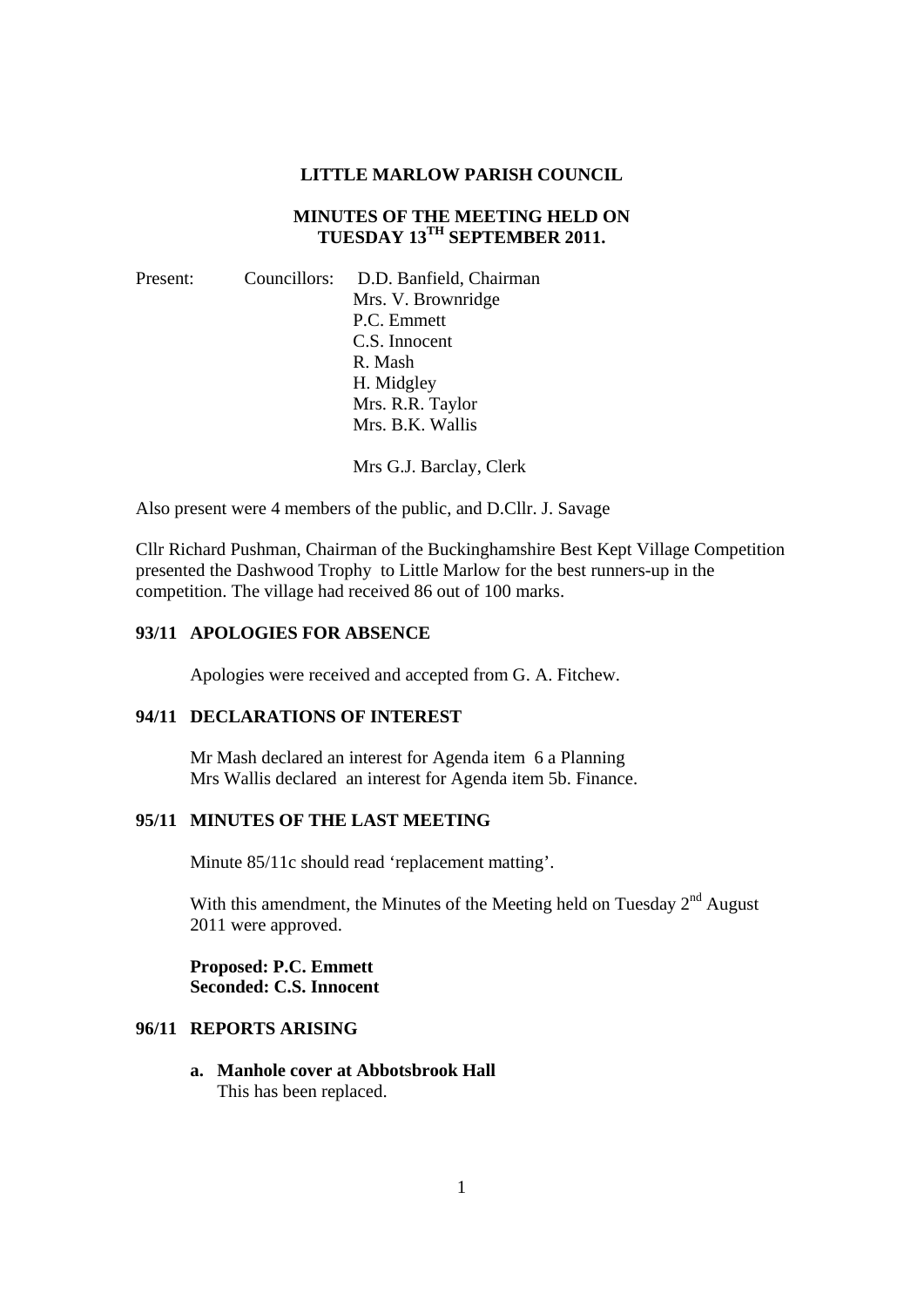### **b. Grit Bin**

This is on order

### **c. Website Review**

This has been done and Cllr Midgley's recommendations actioned.

## **d. Planning Updates**

The site visits recommended at the last Parish Council meeting took place, and the comments on the properties have been submitted.

# **97/11 FINANCE**

Due to the computer replacement, a financial report has not been produced.

## **a. External Audit**

This has been completed by Mazars and returned unqualified.

### **b. Request for a Donation to the Chilterns Conservation Board.**  This was discussed and agreed in principle, but it will be deferred for

consideration to the Pre-Budget meeting on  $27<sup>th</sup>$  September.

# **98/11 PLANNING**

## **Wycombe District Council Decisions.**

- 1. 11/06803/CTREE Tythe Barn, The Avenue, Tree works Not to make TPO
- 2. 11/06761/TPO Santarella, Lockbridge Road Tree works Not to make TPO
- 3. 11/06712/CTREE 1, The Abbey, The Avenue Tree works Not to make TPO
- 4. 11/06701/ CTREE Little Mell, Lockbridge Road Tree works Not to make TPO
- 5. 11/06494/FUL Underidge, Chapman lane Two storey side and rear extension Application Permitted
- 6. 11/06470/FUL Priory Ford, The Avenue works to ancillary accommodation Application permitted
- 7. 11/06487/FUL The Ferns, Fern Lane. Construction of rear extensions and demolition of existing garage. Application withdrawn.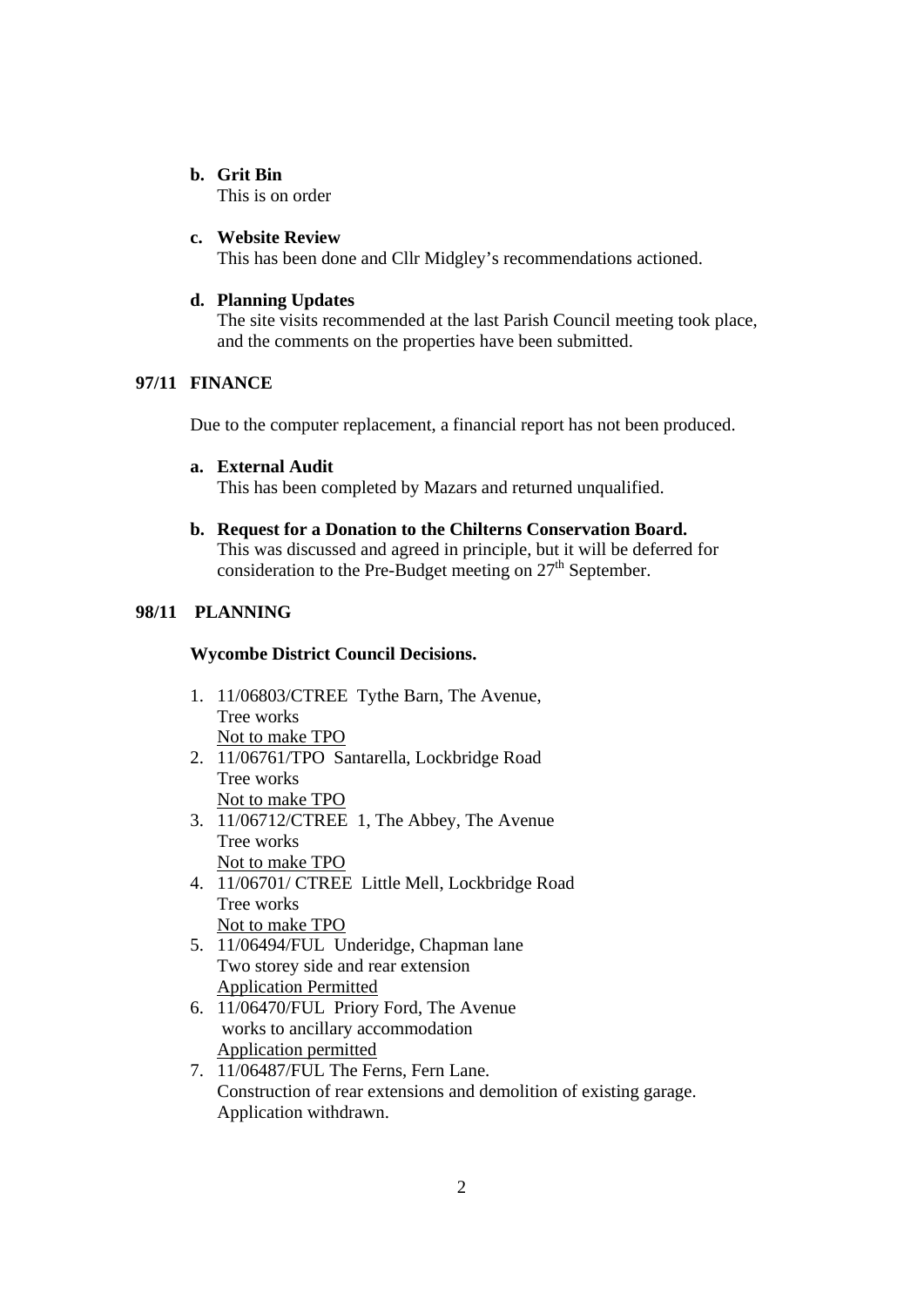- 8. 11/06077/FUL Fairfield, Marlow Road Construction of rear extension Application permitted
- 9. 11/06202/FUL Liptons Yard, Marlow Road Replacement of existing mobile home with 2 bed dwelling. Application refused
- 10. 11/06784/FUL The Millstone, Marlow Road Single storey infill extension Application permitted
- 11. 11/06626/FUL The Studio, The Drive Single storey front and rear extensions Application permitted
- 12. 11/06467/FUL The Ferns, Fern Lane Side and rear extensions Application withdrawn
- 13. 11/06356/FUL Westover, Church Road Two storey rear extension Application withdrawn
- 14. 11/06357/LBC Westover, Church Road Listed building consent Application withdrawn

# **New Applications**

- 1. 11/097012/TPO Well End Farm, Marlow Road Re-pollard one group of six crack willow trees. Comment: No objection
- 2. 11/06969/FUL 1, Townsends Reach, Wharf Lane Conversion of integral garage into living accommodation Comment No objection but concerns re flooding
- 3. 11/06934/OUT Horton Wood, Winchbottom Lane Replacement of existing cabin with purpose built residential cabin Comment requires site visit
- 4. 11/06830/FUL Stanbrook Cottage, Sailing Club Road Construction of new detached car port and ancilliary accommodation over Comment:No objection
- 5. 11/07025/FUL Ivy Cottage, Church Road Extension Comment: requires site visit

# **Appeal**

10-18, Abbey Road, Well End. Appeal dismissed.

# **Daws hill Reference Group**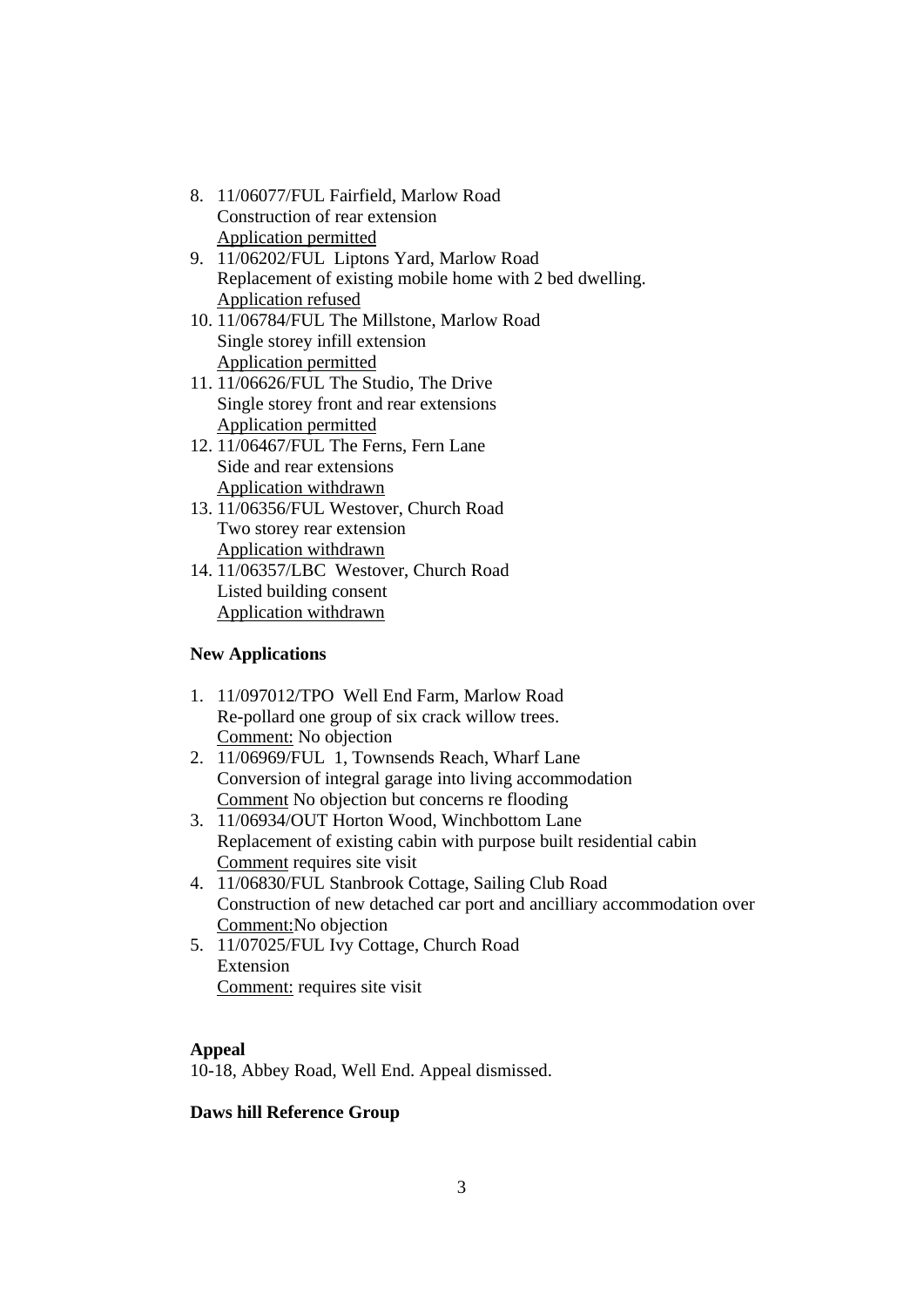Mrs Wallis will attend this group and Mr Mash will deputise.

#### **Neighbourhood Planning**

Mrs Wallis attended the recent meeting and asked if the Gravel Pits Area could be covered by such a plan.Ian Manktelow of WDC confirmed that it could and he and Mrs Wallis will meet to discuss this further. Little Marlow Parish Council support this.

#### **National Planning Policy Framework**

This would need a sub-committee if a response from the Parish Council is to be made. Mrs Wallis, Mrs Brownridge, Mr Banfield and Mr Midgley offered to be members of this sub-committee.

### **99/11 ABBOTSBROOK HALL**

The sink and the boiler leaks have been repaired. The area under the sink is in poor condition, but until it has dried out, re-decoration and repairs cannot be carried out.

### **100/11 BURIAL GROUND**

The sub-committee will meet on  $14<sup>th</sup>$  September. The new rubbish system is now in use. A letter of thanks will be sent to Mr. Wicks.

# **101/11 PAVILION/RECREATION GROUND**

The repairs to the play area have not yet been completed.

## **102/11 REVIEW OF RISK ASSESSMENT POLICIES**

Mrs Brownridge presented a report and made several recommendations. These will be implemented Mr Banfield thanked Mrs Brownridge for her work on this.

### **103/11 DATES OF FUTURE MEETINGS**

The Meetings of the Parish Council will take place at the Pavilion as follows: Budget meeting  $27<sup>th</sup>$  September 2011 at 7.30pm Parish Council meetings:  $25^{th}$  October and  $6^{th}$  December 2011,  $10^{th}$  January,  $28^{th}$ February, 3<sup>rd</sup> April and 15<sup>th</sup> May 2012. These meetings will commence at 8pm. The Annual Parish Meeting is provisionally booked for  $11<sup>th</sup>$  May.

# **104/11 REPORTS AND CORRESPONDENCE**

**a. Large vehicles in the village**